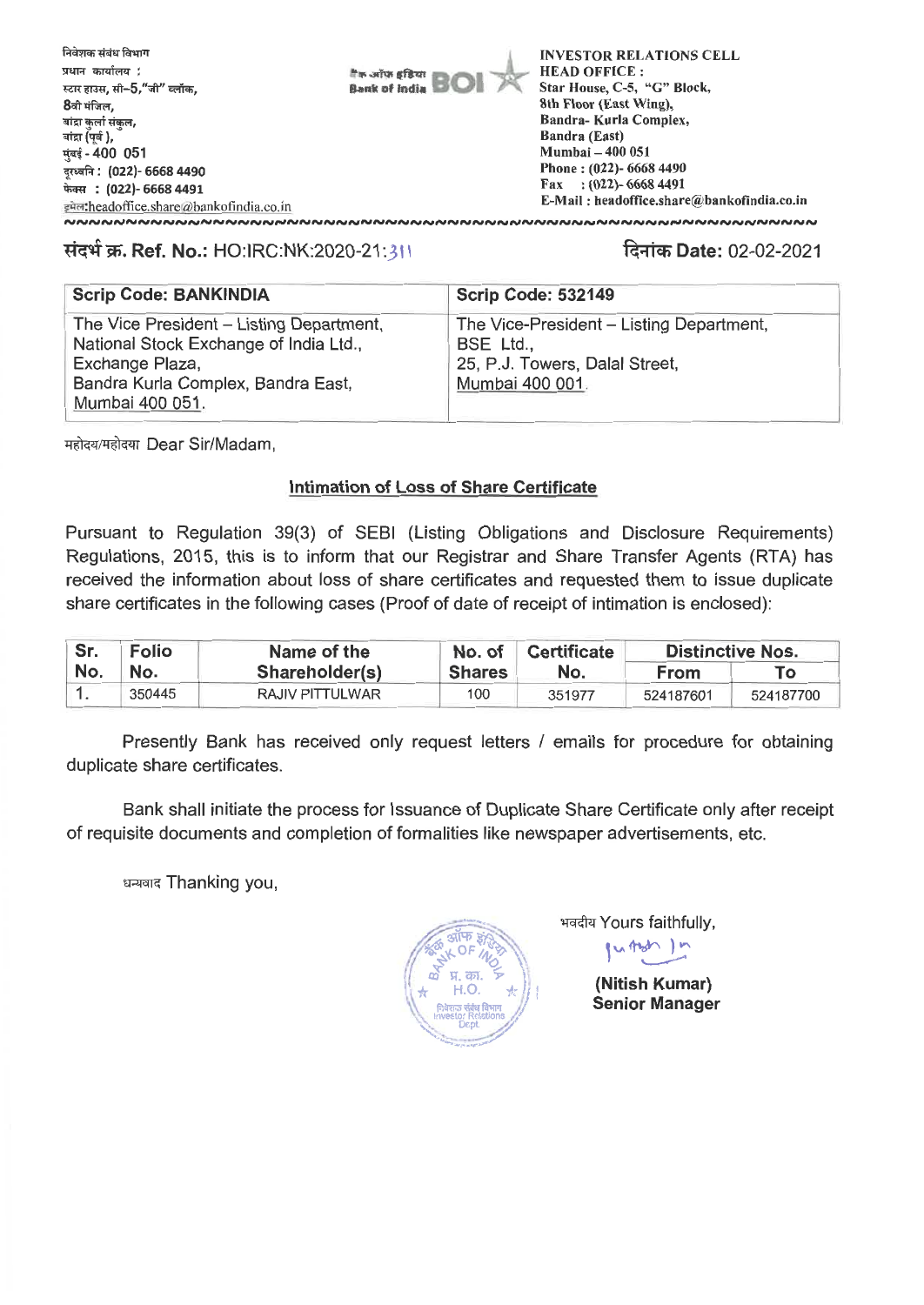## **Investor Relations Department**

| From:<br>Sent:<br>To:<br>Cc: | bssduplicate@bigshareonline.com<br>Monday, February 1, 2021 15:45<br>Rajesh Venkataraj Upadhya; Investor Relations Department<br>ganesh@bigshareonline.com; jibu@bigshareonline.com;<br>bhagwan@bigshareonline.com; Bssduplicate@Bigshareonline.Com |
|------------------------------|-----------------------------------------------------------------------------------------------------------------------------------------------------------------------------------------------------------------------------------------------------|
| Subject:                     | Duplicate Share Intimations Received On: 20210201                                                                                                                                                                                                   |
| <b>Attachments:</b>          | 526046.pdf                                                                                                                                                                                                                                          |

CAUTION: This email originated from a source outside Bank of India. Do not click on links or open attachments unless you recognize the sender and you know the content is safe.

Dear Sir/Ma'am,

Please be informed that in terms of the provisions of the SEBI (LODR) Regulations, 2015, the Company is required to submit information regarding loss of share certificates and issue of duplicate certificates, to the stock exchange within two days of its getting information. Further, the said intimation has to be filed only through the mode of NEAPS filing for NSE and on listing.bseindia.com for BSE and not via hard copy submission.

Accordingly, we are sharing herewith the receipt of the following request for loss of share certificate of the Company by shareholders, to enable you to comply with the said regulatory requirement within the timelines prescribed.

| <b>Client Name</b>              | Cert. No   Dist. No From   Dist. NO. To   Folio No.   Quantity |           |         |     | Name              |
|---------------------------------|----------------------------------------------------------------|-----------|---------|-----|-------------------|
| BANK OF INDIA - EQUITY   351977 | 524187601                                                      | 524187700 | .350445 | 100 | ! RAJIV PITTULWAR |

Should you have any queries in respect of the aforesaid instruction kindly revert back.

Regards,

Bigshare Services Pvt. **Ltd.**